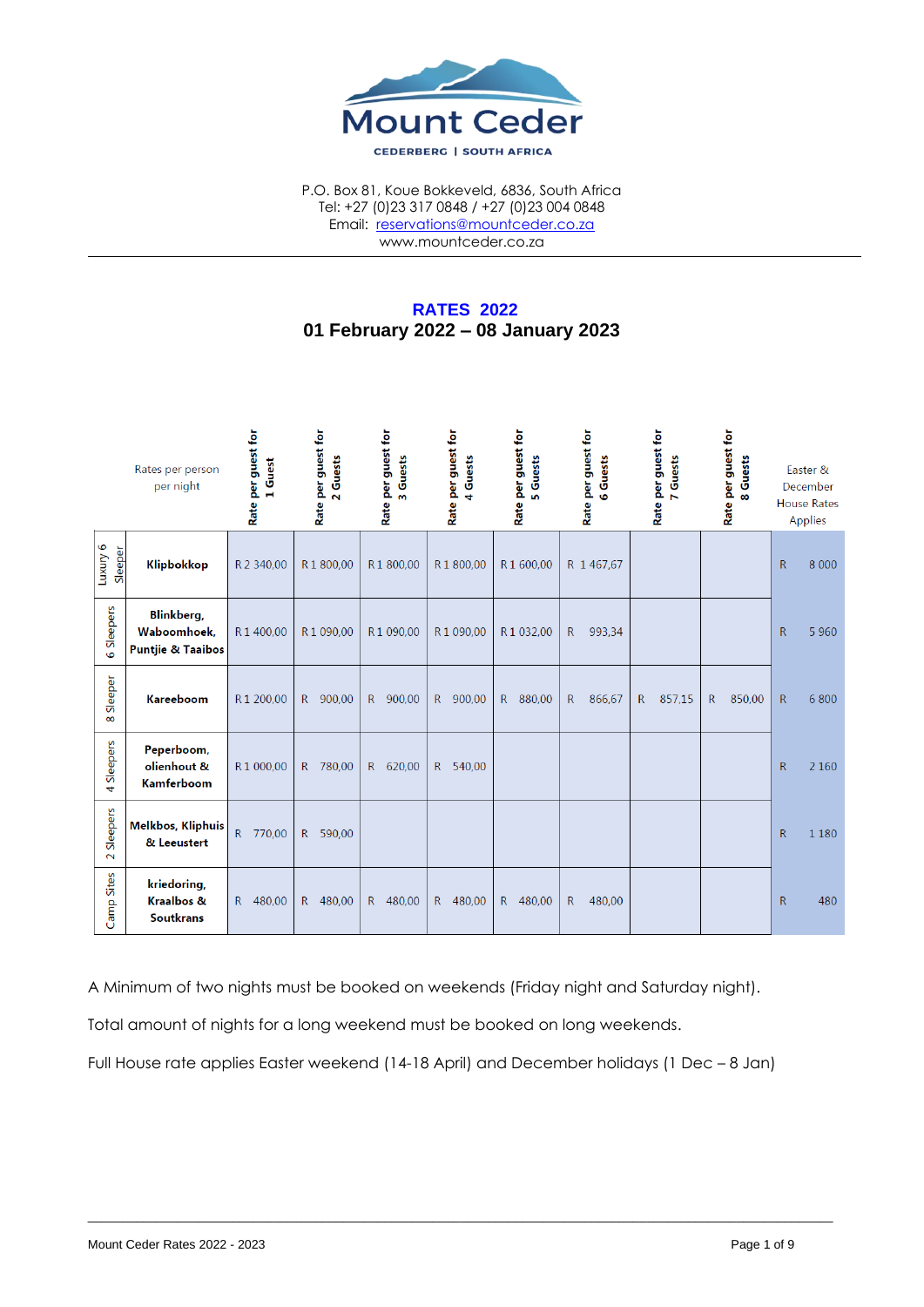### **BREAKDOWN OF ACCOMMODATION AND FACILITIES**

#### **KLIPBOKKOP – 6 Sleeper with Jacuzzi**

Our most exclusive house boasts a magnificent 360-degree view of the surrounding landscape. Situated on top of a rocky ridge, our guests enjoy the spectacular view as the Groot River meanders its way down through the valley below. The sun rises from the crest of the Klipbokkop mountain slope in the east, offering our guests a beautiful sunrise scene early in the morning. The evening scene on a warm, clear night is just as mesmerizing as the full moon rises from the same place. There is a wide wooden deck that wraps around the front and sides of the house where one can relax and enjoy the vast and relaxing view. A Jacuzzi is nestled at the end of the wooden deck and is perfectly positioned to enjoy a drink while watching the sun slip behind the Kettlekop mountain, ending another beautiful day in the Cederberg. This house has an ensuite double bedroom, an ensuite twin bedroom and a loft room. The bathroom for the loft room is located on the ground floor close to the stairway leading to the loft room. There is a fireplace in the lounge area for warmth on cold winter nights and an outdoor fireplace on the deck to enjoy a braai/barbeque. There is also a large dining table outside on the deck to enjoy the view whilst enjoying a meal.

## **BLINKBERG – 6 Sleeper with wood fired Hot tub**

Nestled on the slopes of Tuinskloof ridge, Blinkberg house has a wonderful view of the Klipbokkop mountain range, which can be seen from the large terrace in front. This house has an ensuite double bedroom, an ensuite twin bedroom and a loft room which has its own bathroom located on the ground floor. There is a comfortable living area with an indoor fireplace for warmth in winter and an outdoor fireplace to braai/barbeque. Our guests can enjoy a lovely meal at the dining table outside on the terrace.

## **WABOOMHOEK – 6 Sleeper**

Waboomhoek has a unique location close to large pools in the perennial Groot rivier. There is a private spot at the river that is accessible by taking a short walk down a path from the front lawn, where our guests can easily access the river to go canoeing or even just to go for a swim on a hot day. The bird life at the river is plentiful, and one can hear their sweet song fill the early morning air. This house has an ensuite double bedroom, an ensuite twin bedroom and a loft room which has its own bathroom located on the ground floor. There is a comfortable living area with an inside fireplace for warmth in winter and an outdoor fireplace to braai/barbeque. There is a dining table outside on the terrace to enjoy the beautiful fresh air whilst enjoying a meal.

#### **PUNTJIE – 6 Sleeper with Jacuzzi**

Puntjie, which means 'The little point", is situated at the end of the Tuinskloof ridge. This house has a protected outside braai/barbeque nook on the terrace, creating a comfortable outdoor entertainment area to enjoy at any time of the year. There is a Jacuzzi on the veranda for those special moments watching the sun slip away over the Kettlekop mountain. This house has a double bedroom and a twin room, with two daybeds in the large living area. There are two full bathrooms. There is a fireplace inside the main lounge area for warmth in winter and a dining table outside on the terrace.

#### **TAAIBOS – 6 Sleeper**

Taaibos sits next to the Groot rivier, enjoying a view over the river. The area in front of the house is the perfect spot for early morning bird watching. The view in the evening from the veranda of the sunset over the river is enchanting. This house has a double bedroom, a twin bedroom and a loft room with two single beds. There are two full bathrooms. A comfortable living area is equipped with an inside fireplace for warmth in winter and an outdoor fireplace to braai/barbeque. There is a dining table outside on the terrace to enjoy the view of the river and its abundant bird life whilst enjoying a meal. The view from the terrace is completely private, with no other houses in sight.

#### **KAREEBOOM – 8 Sleeper with wood fired Hot tub**

Kareeboom is located at the foot of the surrounding mountains and has a lush green lawn and Hot tub in front of the large stoep leading into the house. The house is large and spacious and can accommodate up to 8 guests, with one ensuite bedroom, two twin bedrooms and a loft room, making it an ideal house for a large family. There is a comfortable living area with an indoor fireplace for warmth in winter and an outdoor fireplace to braai/barbeque. There is a large kitchen, scullery, and dining room with two lounges as well as a dining table outside on the terrace.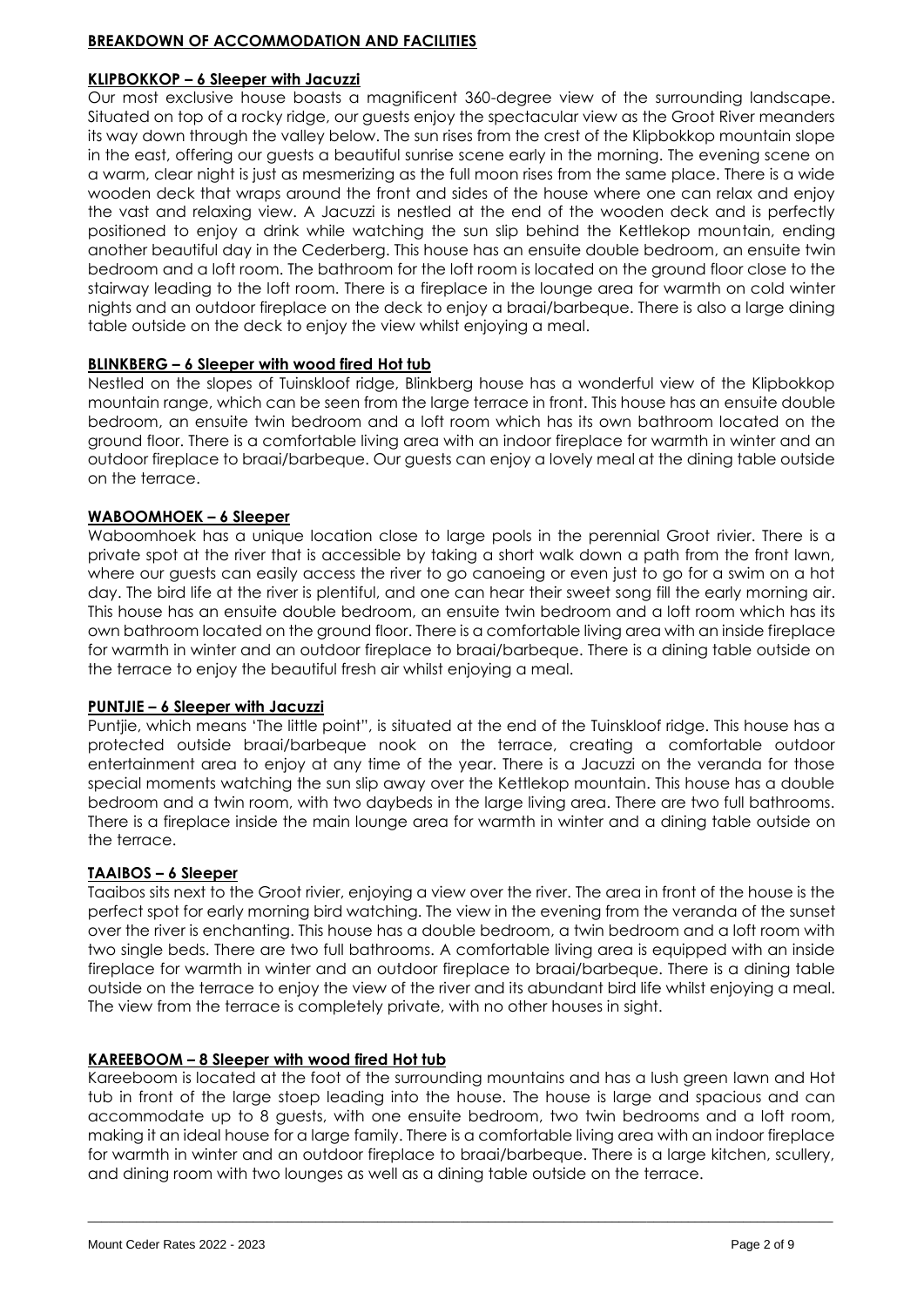## **KAMFERBOOM / PEPERBOOM / OLIENHOUT – 4 Sleepers**

Olienhout, Peperboom and Kamferboom are situated next to each other and are within easy walking distance from the main reception and restaurant. The view of Blinkberg's stunning red rock face is prominent from the outside entertainment areas. The layout of each house is the same; a double bedroom and two single beds in the living area and a bathroom. The open plan kitchen, dining room and lounge is warmed by the indoor fireplace during winter months. An outside entertainment area with a fireplace to braai/barbeque is perfect for summer months.

## **ECO HOUSES – 2 Sleepers**

With our impact on the planet in mind, Mount Ceder renovated three existing Sheppard's cottages that were built in the late 1800's into charming Eco- Friendly houses. All three houses are run on energy generated from solar panels powered by the abundant sunshine naturally found in the Cederberg mountains. LED lights and a fridge/freezer are powered by solar charged 12 volt batteries. Due to the limited power available there is no microwave and there are no electrical plug points that can be used to charge electrical devices or operate hairdryers etc. There are no air-conditioners or fans in these cottages. These cottages are ideal for your winter hideaway with plenty red wine, a roaring fire and a good book. In booking our Eco Houses, guests will help to contribute towards a more sustainable future.

## **LEEUSTERT – ECO HOUSE**

Leeustert is a converted Sheppard's cottage and sits modestly at the foot of the brooding Blinkberg mountain. There is a bedroom with two three quarter beds, a full bathroom with a small adjoining open plan dining room and kitchen area. For cold winter days the indoor fireplace be used for warmth or as in indoor braai/barbeque. There is also an entertainment area outside with an outdoor fireplace for a braai/barbeque and seating area to relax whilst enjoying the relaxing view of the olive grove.

## **MELKBOS – ECO HOUSE**

Melkbos is situated on the Northern side of the river near the olive groves and within a short walking distance to the Varkkloof cliffs. The view of the olive grove and valley is spectacular from the veranda. There is an ensuite bedroom with two twin beds. A seated entertainment area outside with an outdoor fireplace to braai/barbeque can be used to relax whilst enjoying the spectacular view of the olive grove and the Varkkloof cliffs.

#### **KLIPHUIS – ECO HOUSE**

Kliphuis is situated on the Northern side of the property closest to the olive grove and within a short walking distance to where the ancient rock paintings are etched into Varkkloof cliffs. The view of the olive grove is spectacular from the veranda. There is an ensuite bedroom with two twin beds. A seated entertainment area outside with an outdoor fireplace to braai/barbeque, can be used to relax whilst enjoying the spectacular view of the olive grove and the Varkkloof cliffs.

## **SOUTKRANS / KRIEDORING / KRAALBOS – ECO CAMPSITES**

Our three campsites are spaciously spread out at the foot of the towering Blinkberg Mountain. Each site has its own private ablution and scullery with hot and cold running water, as well as a braai/barbeque area. Solar panels are used to charge 12 volt batteries that can be used to run your camping fridge. There is a lush patch of grass to pitch your tent on, and a covered area with shade. Our campsites can only accommodate a maximum of 6 persons on each site.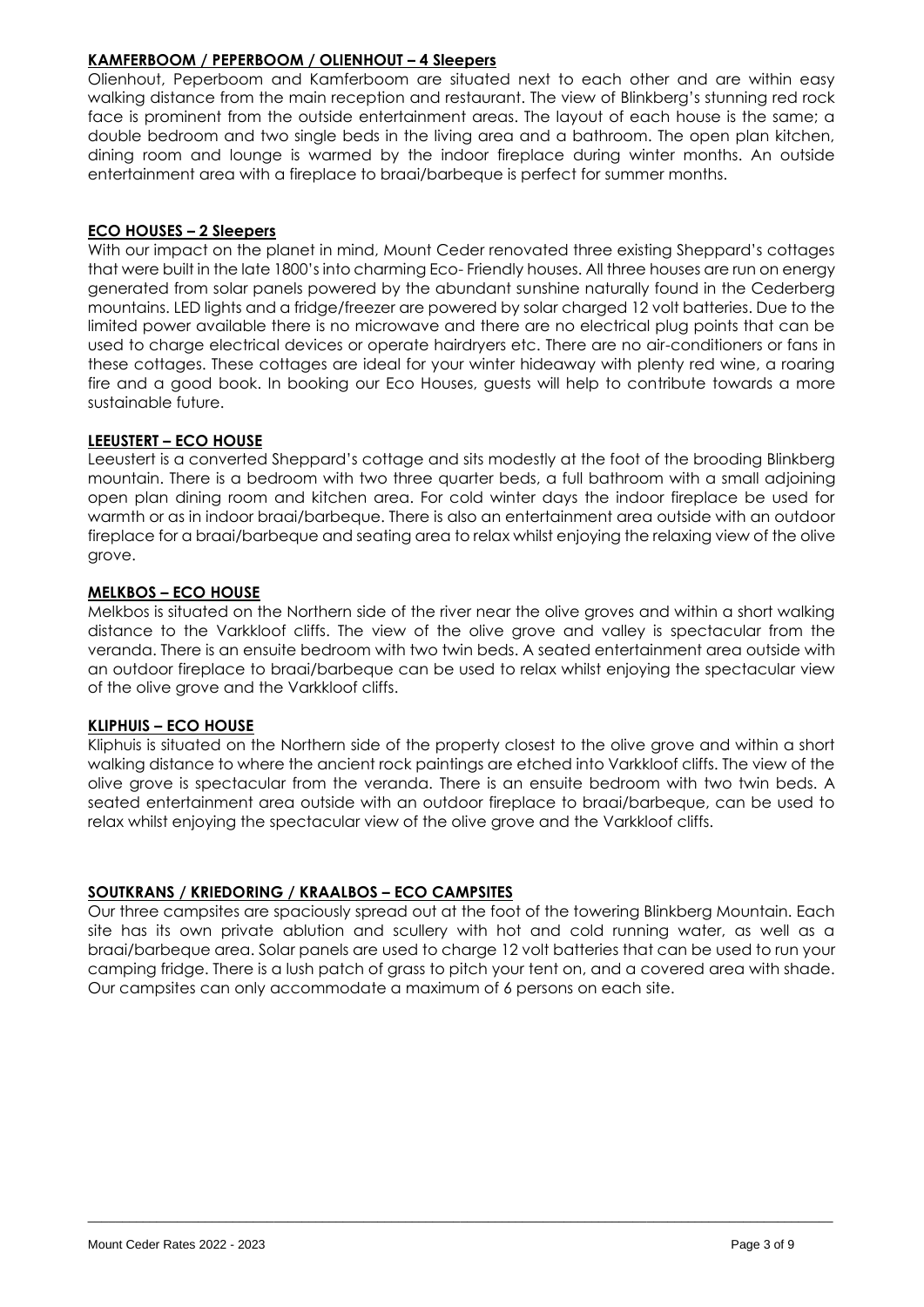#### **SELF GUIDED ACTIVITIES**

Hiking / Walking routes

- Tuinskloof waterfall hike
- Hondverbrand viewpoint hike

#### Canoes

• Canoes are available for hire. Enquire at reception

Mountain Bikes

- Mountain bikes are available to hire. For more details, enquire at reception.
- Single track and family track map available at reception.

### **GUIDED ACTIVITIES**

Olive oil tasting Learn about olive oil making and taste up to four different olive oils at our Tasting Room. Duration: 45 min. Cost R 75 per person

Olive grove tour & olive oil tasting Tour of the olive grove and working farm; olive oil making and tasting. End with a Sundowner. Duration: 2 hours. Cost R 250 per person

Junior Ranger Adventures Learn about rock art; Archery; fishing in the pond; painting and more Duration: 2 hours. Cost R 150 per child (Up to 13years old)

Secret Cederberg sundowner Easy guided walk or highlight drive to two rock art sites. Plus 30min hike to Rietrivier canyon and back for sundowers Duration: 3 hours Cost R 300pp

Secret Cederberg Half day hike

Introduction to fynbos; learn about ancient rock art on a short wilderness walk to iconic rock art and rock formations; ending at the Rietrivier canyon viewpoint. Packed meal included (Lunch pack or sundowner). Duration: 4 hours.

Cost R 500 per person

#### Secret Cederberg Full day hike

This 6-hour hike is for those with a sense of exploration. Clamber through caves, crevasses, and otherworldly arches to discover the fascinating and unique rock formation and rock art that has been kept a secret for many years. Packed meal included (brunch, lunch, or sundowner). Duration: 6 hours. Cost R 750 per person

#### Giant's camp 3-day Glamping

Two-night wilderness camping (slack packing; all meals included). Explore inside caves and dramatic rock formation, visit multiple ancient rock art sites, and enjoy many viewpoints into Rietrivier Canyon. Spectacular stargazing with guided night sky talk. Bespoke itinerary – can accommodate multi-day hikes, short hikes or relaxing at camp. Exclusive booking of up to 6 guests. Minimum 4 guest Duration: 2-night glamping. Cost R3 500 per person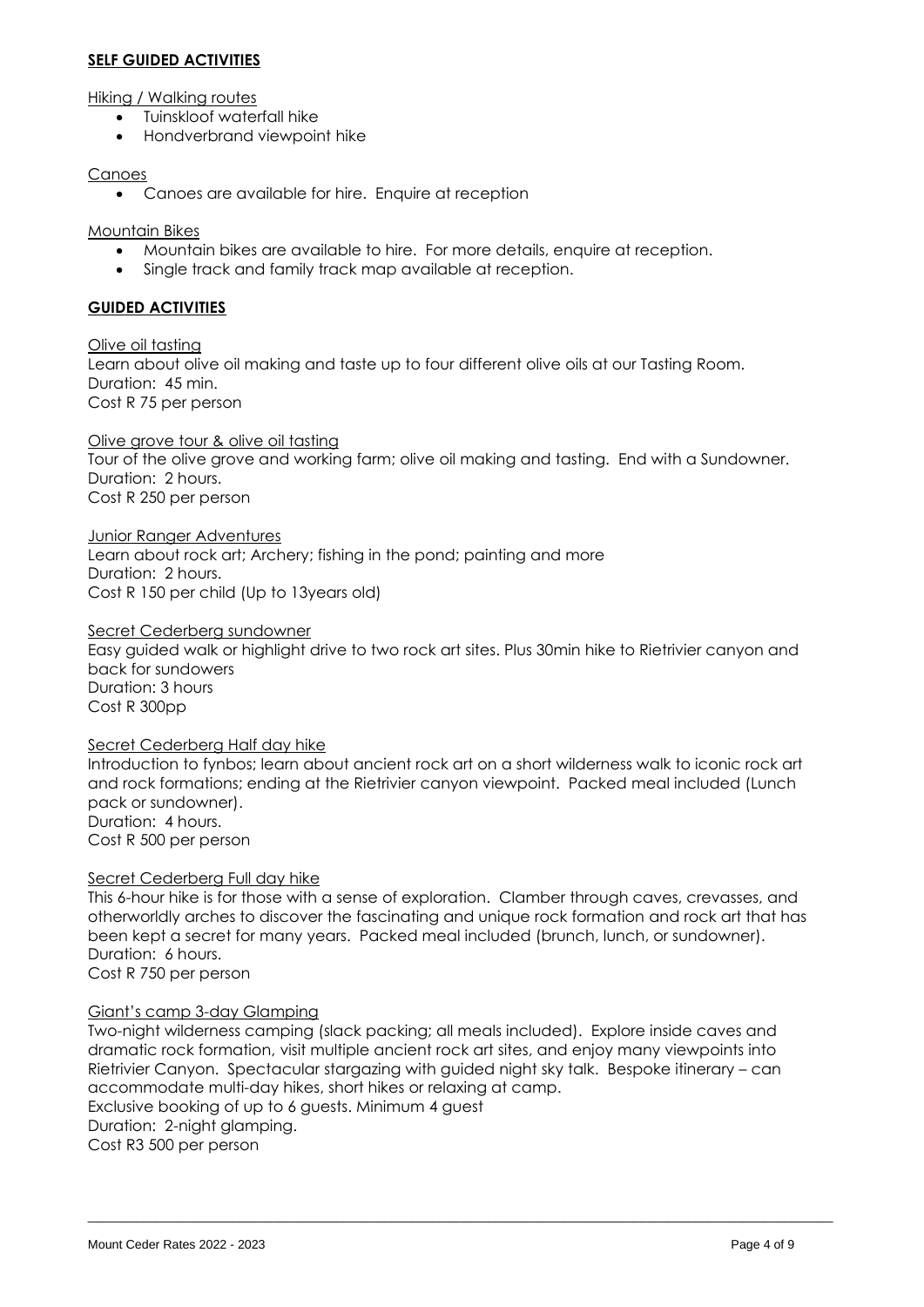### **GENERAL INFORMATION**

Mount Ceder is located in a wilderness area and is based on a working olive farm. The Old Millhouse is the fully licensed restaurant on site that serves delicious homemade meals. There is no cellphone reception, but we do have satellite phones available as well as free Wi-Fi for guests at the restaurant/reception area. The Grootrivier is a perennial river meandering through the property, which is accessible and safe for swimming and canoeing. Mount Ceder is ideally located for mountain biking, hiking, walking in nature and bird watching. Due to the very low-light pollution at night, the stars, full moon and milky way are bright and clearly visible.

### **CHILD POLICY**

Children are welcome and require adult supervision at all times. Babies & toddlers up to the age of 3 stay for free. Children 4 years and older pay full adult rate.

#### **MEALS**

Serving sumptuous, home-cooked meals, the Old Mill House is the ideal place to begin your day with a hearty breakfast, or to relax at the end of the day with a glass of fine wine from the region and a wholesome, three-course meal.

The Old Mill House is a licensed restaurant, serving breakfasts, light lunches and dinners. The meals are served on a fixed menu basis and cater for most dietary requirements. Evening meals do need to be pre-booked 24 hrs in advance and any special dietary requirements made known when booking. Kiddies meals will be prepared with pleasure.

- A Full Mount Ceder Breakfast includes Muesli, Yogurt, Fruit Salad, 2 slices of Toast, Egg, Bacon, Tomato, Mushrooms and Sausage. A fresh pot of Coffee/Tea and Fruit juice is supplied with all breakfasts. R120,00 per person.
- Thinking of taking a drive or a hike? Think lunch pack. Why don't we pack a lunch for you? Lunch Packs include sandwich or wrap, fruit juice, fruit and a snack. R95,00 per person.
- Dinners (19:00) includes a home cooked three course meal on a fixed menu (specific dietary requirements must be requested) Our restaurant is fully licensed and you can purchase wine from a selection of Boland Cellar or Cederberg area wines. The Old Mill house restaurant is the perfect spot to unwind and enjoy traditional Cederberg hospitality. Remember to pre book dinners. R300,00 per person.
- Our very popular "Adele's Braai Box" can also be ordered from reception and includes a selection of meat," braaibroodjies", potato and two salads. This is a braai in a box and includes everything needed to have a nice braai. Do not forget to pick up some extra firewood and wine at reception. R170,00 per person.

Breakfasts are served from 08h00 to 10h00 and a light lunch is available after breakfast until 16h00.

#### **CHECK IN / OUT POLICY**

Check-in time is from **14h00** and check out time is at **10h00**. If requested, an earlier check in, or later check out time will be considered subject to availability of houses and campsites. Please advise reception when we can expect your arrival.

#### **DRONES**

We strive to create a quiet and private environment for our guests where they can relax and unwind without being interrupted. Out of respect for each other's privacy, no drones will be allowed.

#### **PETS**

Pets are not allowed on Mount Ceder, as we are located in a wilderness area where wild animals, such as birds of prey and baboons naturally occur.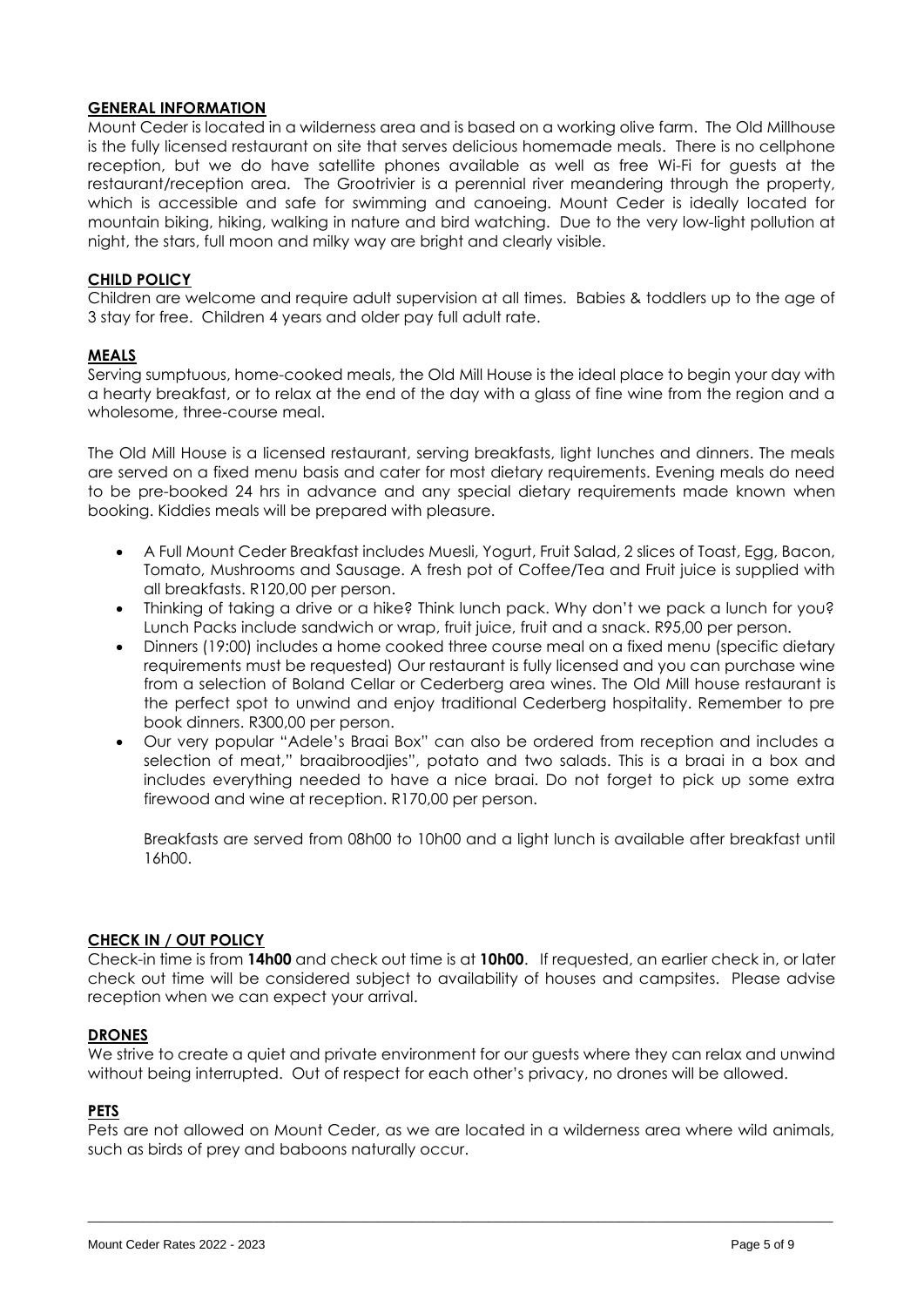## **BOOKING TERMS AND CONDITIONS**

- All bookings, amendments and cancellations must be made to us in writing via booking on our website or e-mail and will only be valid once we confirm back in writing.
- STO (standard tour operator) rates are only valid if a registered agent/tour operator does the booking and payment.
- Provisional bookings will be held for 14 days and will be automatically released where no written confirmation or cancellation is received.
- Provisional bookings made within the cancellation period will be held for a period of 24 hours and will be automatically released where no written confirmation or cancellation is received.
- Although every effort is made to keep rates unchanged during the year, all rates and conditions are subject to change at any time.

#### **GROUP BOOKING PROCEDURE**

- Bookings of 2 houses or more will be viewed as a group booking. Mount Ceder does not accept Block Bookings.
- Group bookings must be confirmed with a list of preferred houses when making the reservation.

#### **CANCELLATION POLICY**

A confirmed booking not being amended in writing, the following cancellation policy will apply:

- 10% Cancellation Fee applies to all confirmed bookings which are cancelled before 61 days prior to arrival
- 31 60 days prior to arrival 30%
- extending 15 30 days prior to arrival the set of the set of the set of the set of the set of the set of the set of the set of the set of the set of the set of the set of the set of the set of the set of the set of the se
- 0 14 days prior to arrival **Fig. 100%**

#### **PAYMENT CONDITIONS**

- All bookings require a 50% deposit at time of booking to confirm the reservation.
- Payment of the full accommodation account is required **14** days prior to arrival.
- A 10% non-refundable cancellation fee will be charged on all bookings cancelled before cancellation fee period applies.
- Credit cards accepted are: Master Card and Visa.
- Payment should be made in South African Rands.
- Electronic or direct payments can be made into the following Bank Account:

| Account Name: Mount Ceder (Pty) Ltd |
|-------------------------------------|
| ABSA Bank                           |
| Premium Rural Western Cape          |
| 632005                              |
| 4096986901                          |
| ABSAZAJJ632005                      |
|                                     |

• Proof of payment must be sent t[o reservations@mountceder.co.za,](mailto:reservations@mountceder.co.za) and must include the **booking number** as a reference.

\_\_\_\_\_\_\_\_\_\_\_\_\_\_\_\_\_\_\_\_\_\_\_\_\_\_\_\_\_\_\_\_\_\_\_\_\_\_\_\_\_\_\_\_\_\_\_\_\_\_\_\_\_\_\_\_\_\_\_\_\_\_\_\_\_\_\_\_\_\_\_\_\_\_\_\_\_\_\_\_\_\_\_\_\_\_\_\_\_\_\_\_\_\_\_\_\_\_\_\_\_\_\_\_\_\_\_\_

• All bank charges are for the guest or tour operators account.

| <b>MOUNT CEDER RESERVATIONS DETAILS:</b> |                                                  |  |  |  |  |  |  |
|------------------------------------------|--------------------------------------------------|--|--|--|--|--|--|
| E-mail:                                  | reservations@mountceder.co.za                    |  |  |  |  |  |  |
| Tel:                                     | +27 (0) 23 317 0848                              |  |  |  |  |  |  |
| Post:                                    | P.O. Box 81, Koue Bokkeveld, 6836, South Africa. |  |  |  |  |  |  |
| Website:                                 | www.mountceder.co.za                             |  |  |  |  |  |  |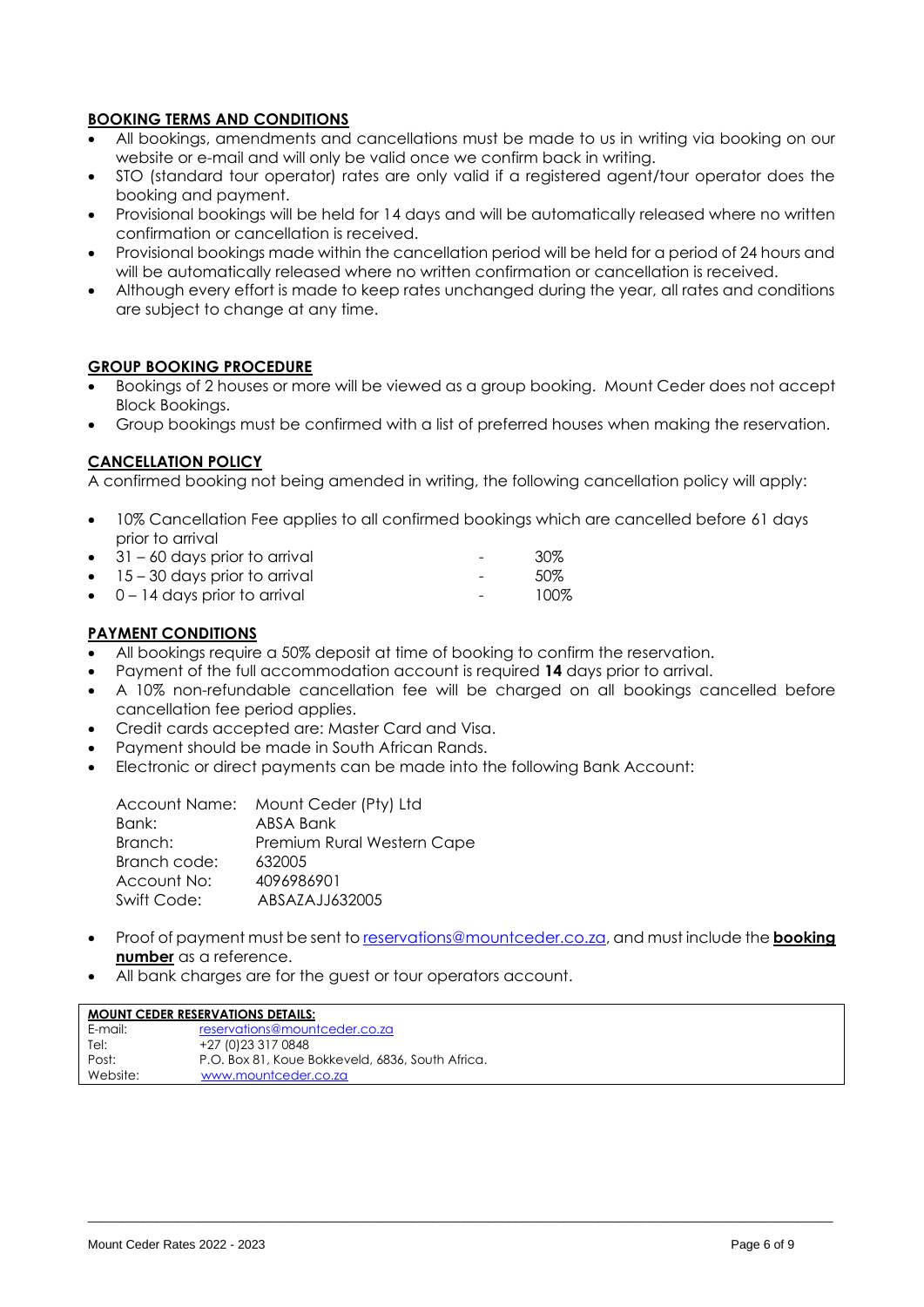## **CUSTOMER PRIVACY POLICY**

We shall take all reasonable steps to protect the personal information of users. Personal Information is defined as detailed in the Promotion of Access to Information Act 2 of 2000 (PAIA).

#### **CARD ACQUIRING AND SECURITY**

Card transactions will be acquired for Mount Ceder via PayGate (Pty) Ltd, who is the approved payment gateway for all South African Acquiring Banks. DPO PayGate uses the strictest form of encryption, namely Secure Socket Layer 3 (SSL3) and no card details are stored on the website. Users may go to [www.paygate.co.za](http://www.paygate.co.za/) to view their security certificate and security policy.

#### **CUSTOMER DETAILS SEPARATE FROM CARD DETAILS**

Customer details will be stored separately from card details which are entered by the client on DPO PayGate's secure site. Mount Ceder does not have access to client's card details. For more detail on DPO PayGate refer to [www.paygate.co.za.](http://www.paygate.co.za/)

#### **MERCHANT OUTLET COUNTRY AND TRANSACTION CURRENCY**

The merchant outlet country at the time of presenting payment options to the cardholder is South Africa. Transaction currency is South African Rand (ZAR).

#### **VARIATION**

Mount Ceder may in its sole discretion, change this agreement or any part thereof at any time without notice.

#### **DIRECTIONS TO MOUNT CEDER**

Mount Ceder is an easy 3-hour drive from Cape Town.

- From Cape Town travel along the N1, through the Huguenot tunnel towards Worcester.
- Before reaching Worcester, turn left onto the R43 towards Ceres.
- Drive into Ceres and Take the R303 to Prince Alfred's Hamlet.
- Pass through Prince Alfred's Hamlet and drive up the Gydo pass.
- **At Op-die-Berg turn right** onto the R355 road to Kagga Kamma.
- **Where the tarmac ends, keep going straight**. Do not turn to Kagga Kamma but keep going straight into Cederberg. Follow this gravel road for about 34km and your will see Mount Ceder on your right.

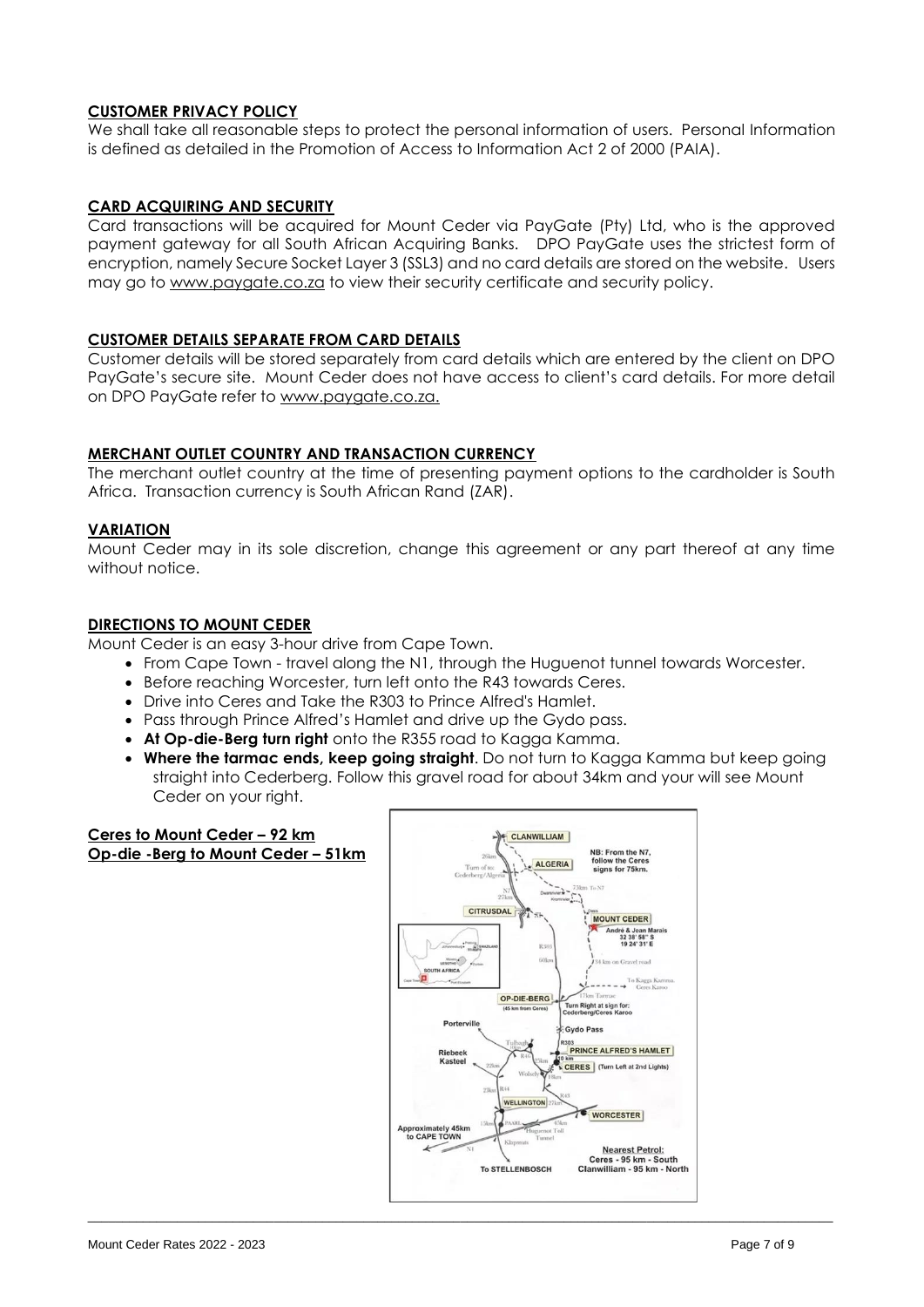## **SUMMARY OF BREAKDOWN OF ACCOMMODATION AND FACILITIES**

## **FOUR STAR GRADING**

|                              | Klipbokkop                   | <b>Blinkberg</b>             | Waboomhoek                   | Puntjie                      | <b>Taaibos</b>               | Kareeboom                    |
|------------------------------|------------------------------|------------------------------|------------------------------|------------------------------|------------------------------|------------------------------|
| <b>SA Grading</b>            | 4-star                       | 4-star                       | 4-star                       | 4-star                       | 4-star                       | 4-star                       |
| Max number of beds           | 6                            | 6                            | 6                            | 6                            | 6                            | 8                            |
| <b>Bedrooms</b>              | $\overline{2}$               | $\overline{2}$               | $\overline{2}$               | $\overline{2}$               | $\overline{2}$               | 3                            |
| <b>Beds</b>                  | 1 x Queen,<br>$2 \times 3/4$ | 1 x Queen,<br>$2 \times 3/4$ | 1 x Queen,<br>$2 \times 3/4$ | 1 x Queen,<br>$2 \times 3/4$ | 1 x Queen,<br>$2 \times 3/4$ | 1 x Queen,<br>$2 \times 3/4$ |
| Loft Room                    | $\mathbf 1$                  | $\mathbf{1}$                 | $\mathbf 1$                  |                              | $\mathbf{1}$                 | $\mathbf{1}$                 |
| Beds                         | 2 x Single                   | 2 x Single                   | 2 x Single                   |                              | 2 x Single                   | 2 x Single                   |
| Daybeds in Living area       |                              |                              |                              | 2 x Single                   |                              |                              |
| Bathrooms                    | 3                            | 3                            | $\overline{\mathbf{3}}$      | $\overline{2}$               | $\overline{2}$               | $\overline{2}$               |
| Shower                       | $\overline{2}$               | $\overline{2}$               | $\overline{2}$               | $\overline{2}$               | $\overline{2}$               | $\overline{2}$               |
| Bathtub                      | $\overline{2}$               | $\overline{2}$               | $\overline{2}$               | $\mathbf{1}$                 | 0                            | $\mathbf{1}$                 |
| Aircons in rooms             | 3                            | $\overline{2}$               | $\overline{2}$               | $\overline{2}$               | $\overline{2}$               | $\overline{2}$               |
| Ceiling fans                 |                              | $\overline{2}$               | $\overline{2}$               |                              | $\mathbf{1}$                 | $\overline{2}$               |
| Indoor fireplace             | Yes                          | Yes                          | Yes                          | Yes                          | Yes                          | Yes                          |
| Outside Braai/bbq            | Yes                          | Yes                          | Yes                          | Yes                          | Yes                          | Yes                          |
| Jacuzzi / Hot tub            | Yes                          | Yes                          |                              | Yes                          |                              | Yes                          |
| In room Safe                 | Yes                          | Yes                          | Yes                          | Yes                          | Yes                          | Yes                          |
| Electricity with plug points | Yes                          | Yes                          | Yes                          | Yes                          | Yes                          | Yes                          |
| Wheelchair friendly          |                              |                              |                              |                              | Yes                          |                              |
| Private covered parking      | Yes                          | Yes                          | Yes                          | Yes                          | Yes                          | Yes                          |